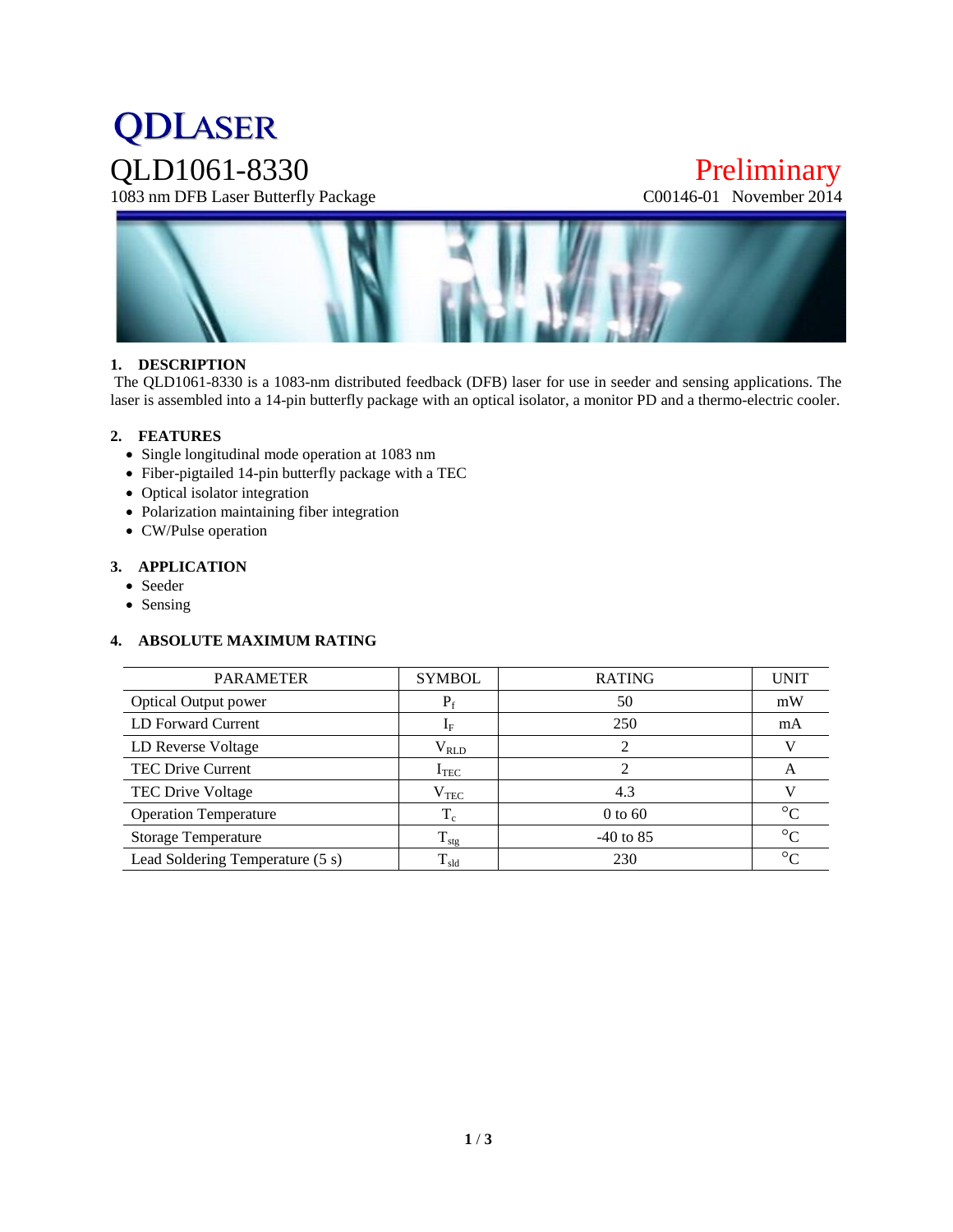## **QDLASER** QLD1061-8330 C00146-01

## **5. OPTICAL AND ELECTRICAL CHARACTERISTICS**

|                                        | $(T_{LD} = 25\degree C$ , unless otherwise specified) |                                  |                          |                              |            |             |
|----------------------------------------|-------------------------------------------------------|----------------------------------|--------------------------|------------------------------|------------|-------------|
| <b>PARAMETER</b>                       | <b>SYMBOL</b>                                         | <b>TEST CONDITION</b>            | <b>MIN</b>               | <b>TYP</b>                   | <b>MAX</b> | <b>UNIT</b> |
| Peak Wavelength                        | $\lambda_{p}$                                         | CW, $P_f = 30$ mW                | 1078                     | 1083                         | 1088       | nm          |
| Temperature Coefficient of $\lambda_n$ | $d\lambda_p/dT$                                       | CW                               |                          | 0.08                         |            | nm/K        |
| Current Coefficient of $\lambda_{p}$   | $d\lambda_p/dI$                                       | CW                               | ۰                        | 0.008                        |            | nm/mA       |
| <b>Fiber Output Power</b>              | $P_f$                                                 | CW                               | 30                       | $\qquad \qquad \blacksquare$ |            | mW          |
| <b>Threshold Current</b>               | $I_{th}$                                              | CW                               | -                        | 20                           |            | mA          |
| <b>Operation Current</b>               | $I_{op}$                                              | CW, $P_f = 30$ mW                | -                        | 100                          | 200        | mA          |
| <b>Operation Voltage</b>               | $V_{op}$                                              | CW, $P_f = 30$ mW                | $\overline{\phantom{0}}$ | 1.5                          | 2.0        | V           |
| Sidemode Suppression Ratio             | <b>SMSR</b>                                           | CW, $P_f = 30$ mW                |                          | 40                           |            | dB          |
| <b>Polarization Extinction Ratio</b>   | <b>PER</b>                                            | CW, $P_f = 30$ mW                | 15                       | 20                           |            | dB          |
| <b>Monitor PD Current</b>              | Im                                                    | CW, $P_f = 30$ mW                | 50                       | 200                          | 800        | μA          |
| <b>Thermistor Resistance</b>           | Rth                                                   | $T_{LD} = 25^{\circ}C$ , B=3900K | 9.5                      | 10                           | 10.5       | $k\Omega$   |

## **6. OUTLINE DRAWING**